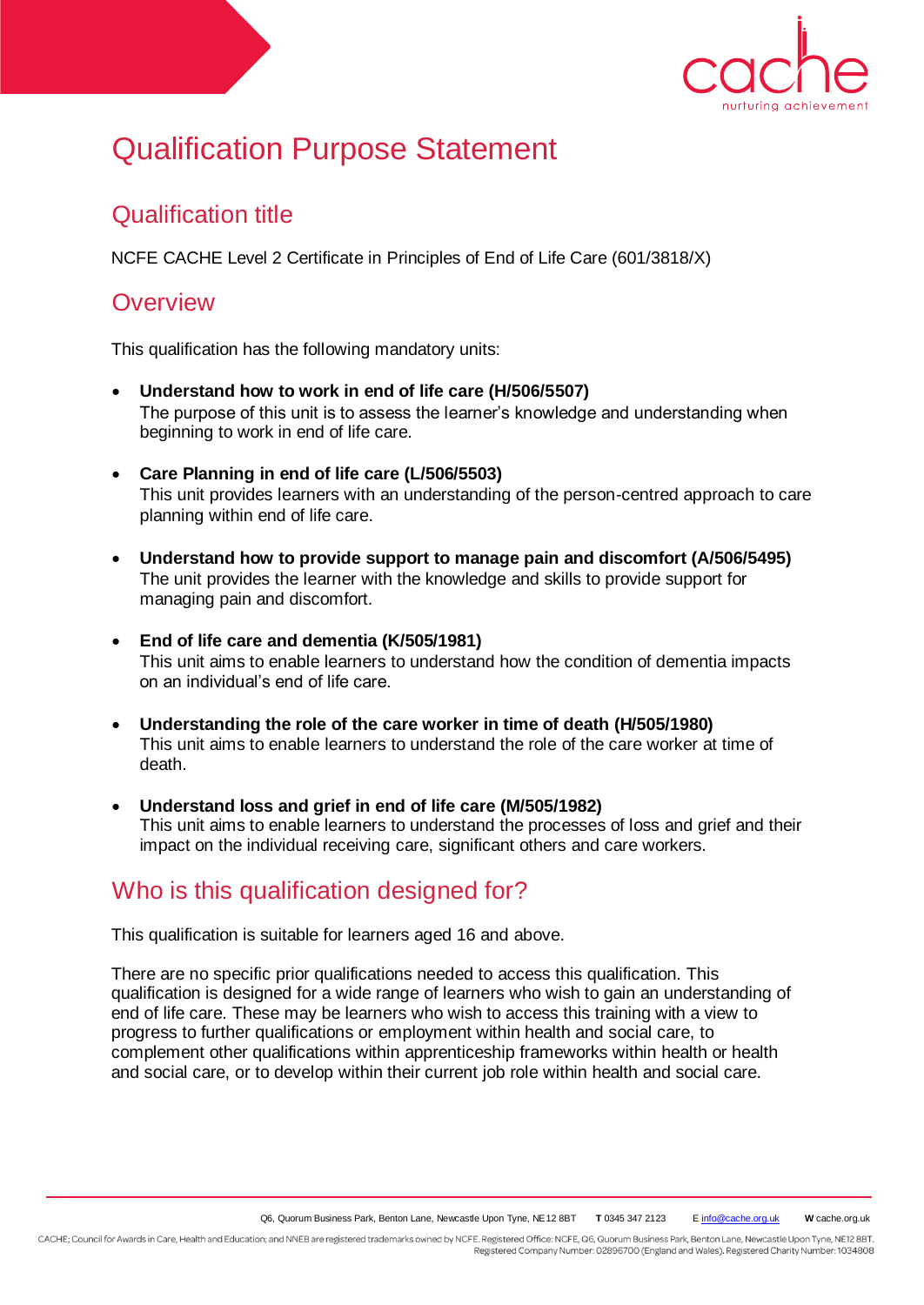

# What could this qualification lead to?

As noted in the apprenticeship frameworks, career progression within the health and social care sectors will not always be vertical, it may also be horizontal. New ways of working and new roles are constantly evolving to meet the health and social care needs of the population. These new roles provide staff with opportunities to develop new knowledge and skills often described as 'expanded' roles.

This qualification supports progression to employment and progression within employment for the following job roles and workers:

- care assistant or worker
- personal care assistant
- adult social care relief team worker
- night care assistant
- support worker (supported living)
- key workers in residential/domiciliary/day care settings
- palliative care hospice worker
- home care support worker
- re-enablement worker
- healthcare support service worker
- clinical healthcare support worker
- healthcare assistant
- counsellor
- bereavement support worker.

#### Progression opportunities

This qualification supports progression to further learning in the following areas:

- Level 2 or 3 Diploma in Health and Social Care (Adults) for England
- Level 2 or 3 Diploma in Clinical Healthcare Support
- Level 2 or 3 Certificate in Preparing to Work in Adult Social Care
- Level 2 or 3 Certificate for Working in the Health Sector
- Level 3 Certificate in the Principles of End of Life Care
- Level 3 Certificate in Stroke Care Management
- Level 3 Diploma In Allied Health Profession Support
- Intermediate or Advanced Level Apprenticeship in Health & Social Care
- Intermediate or Advanced Level Apprenticeship in Health (Clinical Healthcare Support)

## Are there any larger or smaller versions of this qualification at the same Level, why should a learner take this one?

There's a Level 2 Award (3 credits) offered by a range of Awarding Organisations including NCFE CACHE, which is a single unit award that offers a limited overview of this specialist and sensitive subject area.

CACHE; Council for Awards in Care, Health and Education; and NNEB are registered trademarks owned by NCFE. Registered Office: NCFE, Q6, Quorum Business Park, Benton Lane, Newcastle Upon Tyne, NE12 8BT. Registered Company Number: 02896700 (England and Wales). Registered Charity Number: 1034808